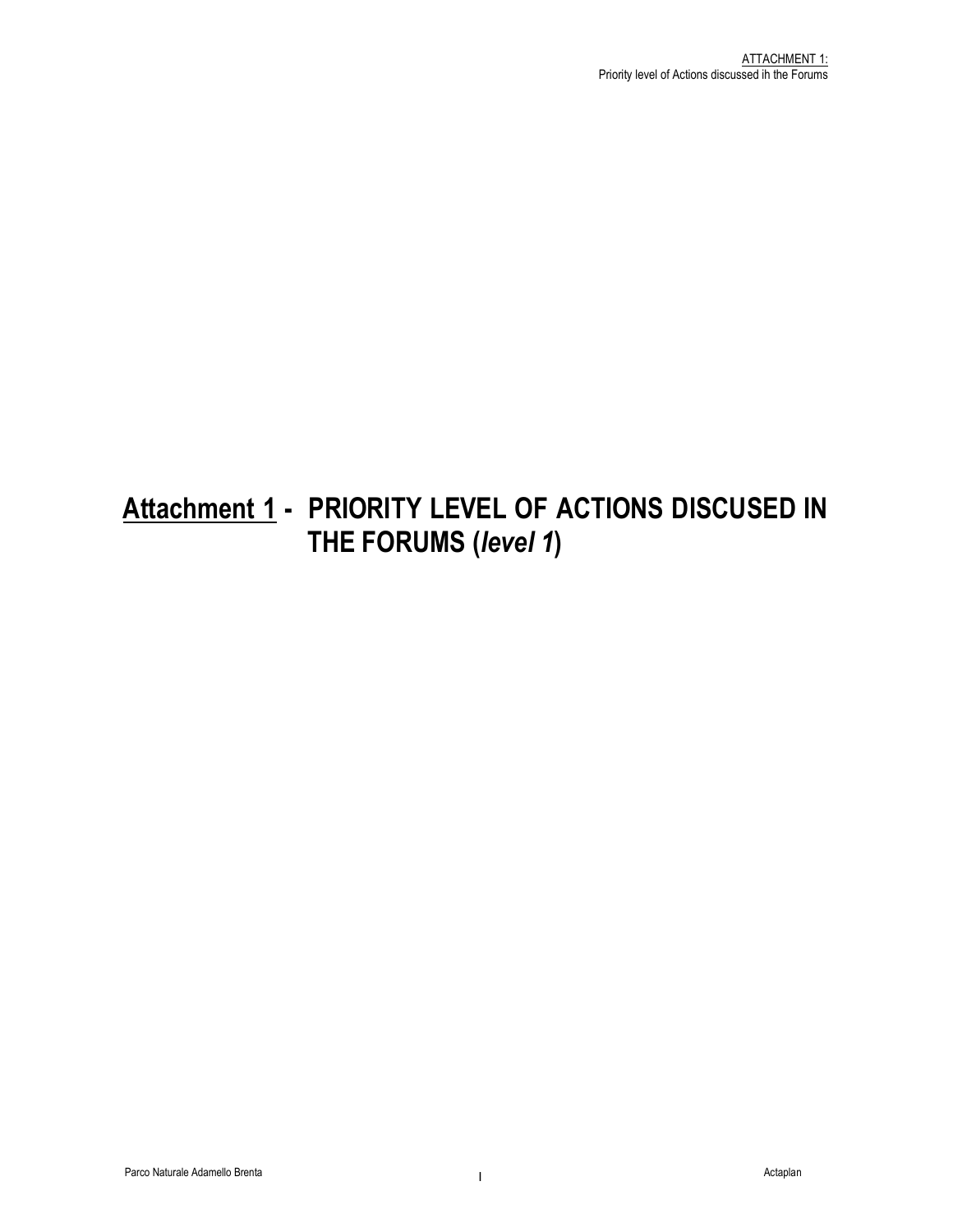## PRIORITY LEVEL OF ACTIONS WHERE THE PARK IS LEADER

Three priority levels have been established :

- 1. High priority: these are the actions that have to be started first, because the Forum deemed them very important, and because technical, administrative and economic conditions to carry them out are in place ( feasibility conditions).
- 2. Medium priority : these are the actions to set off once the high priority actions have been implemented and/or whenever feasibility conditions are in place.
- 3. Low priority: these are the actions that at the Strategy approval moment are not deemed strategic of feasible. They are put in "stand by", waiting for one or more conditions that made them rank low to change ( i.e. if funding for their implementation is found).

#### Table 1 – Priority Level of Actions where PARK is Leader

| <b>ACTION</b>                                | <b>PRIORITY LEVEL</b> |
|----------------------------------------------|-----------------------|
| A Park for all Seasons<br>$\mathbf{1}$       | High                  |
| 2. Vallesinella Sustainable Mobility Plan    | High                  |
| <b>Enhancing Path Maintenance</b><br>3.      | High                  |
| The Brenta Ring<br>$\overline{4}$ .          | High                  |
| <b>Roman Street</b><br>5 <sub>1</sub>        | High                  |
| 6.<br>The School Adopts the Territory        | Medium                |
| The park's Spring<br>7.                      | Medium                |
| Val Nambrone Sustainable Mobility Plan<br>8. | Medium                |
| Towards Quality, The Park and Ecolabel<br>9. | Medium                |
| 10. The Interactive Park                     | Low                   |
| 11. Creative Laboratory                      | Low                   |
| 12. Hippo-trekking                           | Low                   |
| 13. School Tourism                           | Low                   |
| 14. Didactic Farms                           | Low                   |

## PRIORITY LEVEL OF ACTIONS ASSIGNED BY THE FORUM

#### LEGEND

Areas:

N = Val di Non R = val Rendena, Giudicarie, Busa Tione C = Terme di Comano A = Altopiano della Paganella P = Pinzolo, Madonna di Campiglio (alta Val Rendena)

Priorità level:

High priority:  $2.4 - 2.7$ Medium priority:  $2.00 - 2.4$ Low priority under 2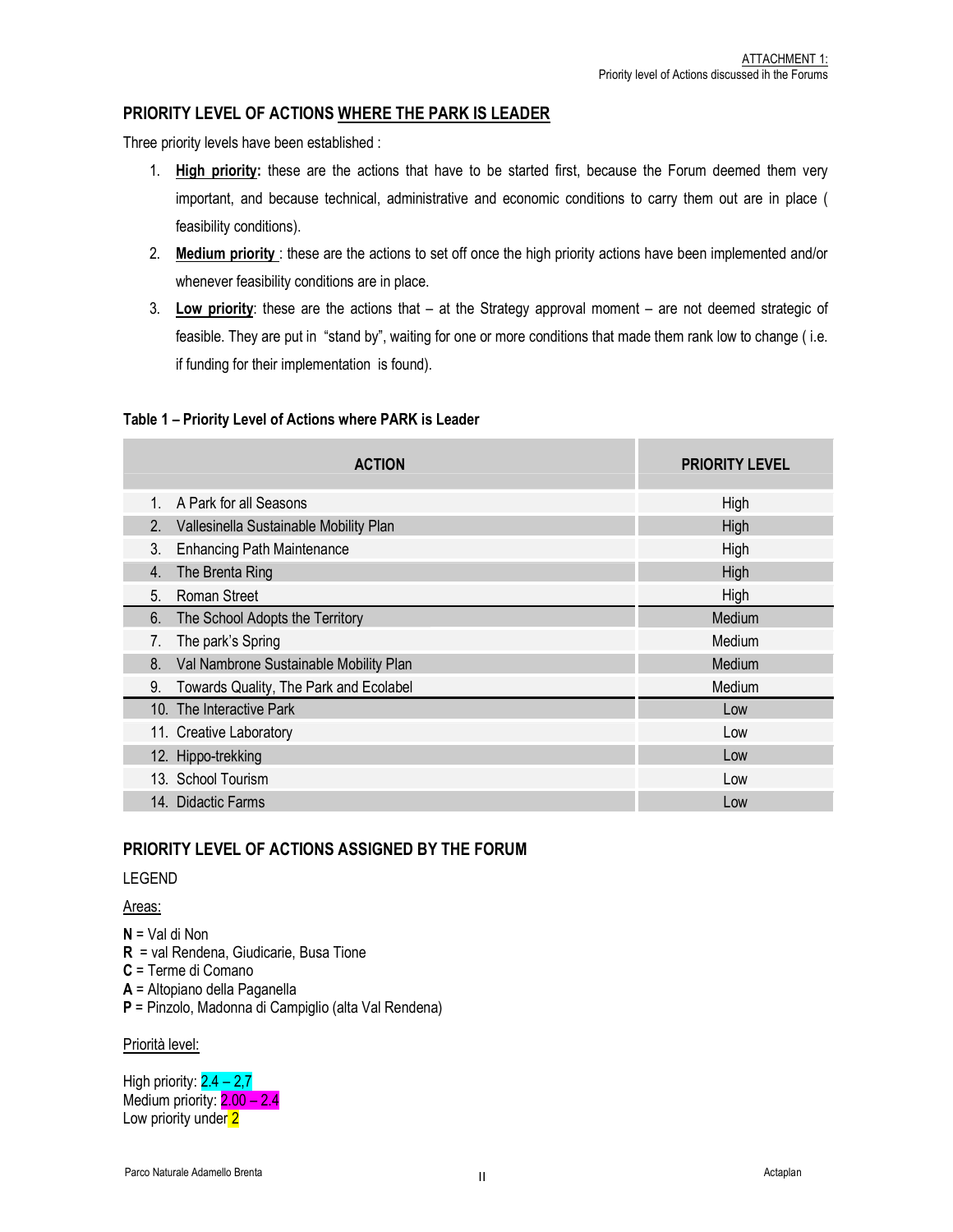## Table 1 - PRIORITY LEVEL OF ACTIONS ASSIGNED BY THE FORUM

| <b>ACTIONS DISCUSSED IN ALL AREAS</b>            |                           |                |                |                |                |         |
|--------------------------------------------------|---------------------------|----------------|----------------|----------------|----------------|---------|
|                                                  | N                         | $\mathsf{R}$   | $\mathbf c$    | A              | P              | Average |
| Enhancing path's maintenance                     | 2,7                       | 2,6            | 2,6            | 2,8            | 2,8            | 2,7     |
| <b>Brenta Ring</b>                               | 2,7                       | 2,4            | 2,7            | 2,5            | 2,8            | 2,6     |
| For a qualità signposting                        | 2,5                       | 2,3            | 2,8            | 2,8            | 2,3            | 2,5     |
| Taking care of the landscape                     | 2,6                       | 1,8            | $\overline{2}$ | 2,8            | 2,7            | 2,4     |
| The school adopots the territory                 | 2,2                       | 2,3            |                | 2,4            | 2,4            | 2,3     |
| <b>Educationals for operators</b>                | 2,3                       | 2,2            |                | 2,3            | 2,5            | 2,3     |
| Open-air fitting                                 | 2,2                       | 2,1            | 2,1            | 2,4            | 2,1            | 2,2     |
| Cross area plan                                  |                           | $\overline{2}$ | $\overline{2}$ | $\overline{2}$ | 2,5            | 2,1     |
| The dishes of the Park                           | 2,1                       | 2,2            | 1,8            | $\overline{2}$ | 1,9            | 2,0     |
| Toward Qualità Parco and Ecolabel                | 2,2                       | $\sqrt{2}$     | 1,8            | $\overline{2}$ | $\overline{2}$ | 2,0     |
| The sights of the other                          | 2,6                       | 1,7            | 1,7            | 1,9            | $\overline{2}$ | 2,0     |
| <b>Bandiere Arancioni</b>                        | 1,7                       | 2,2            | $\overline{2}$ | 2,1            | 1,9            | 2,0     |
| The interactive Park                             | $\overline{2}$            | 1,8            | 1,8            | 1,9            | 1,6            | 1,8     |
| <b>Ideas contest</b>                             | 1,9                       | 1,6            | 1,5            | 1,6            | 1,6            | 1,6     |
|                                                  |                           |                |                |                |                |         |
| <b>ACTIONS DISCUSSED IN 3 AREAS</b>              | $\boldsymbol{\mathsf{N}}$ | ${\sf R}$      | $\mathbf c$    | A              | P              | Average |
| The Park for all seasons                         | 2,3                       |                |                | 2,5            | 2,2            | 2,3     |
| Rural Tourism project                            | 2,4                       | 2,3            |                |                | 1,9            | 2,2     |
| Park's spring                                    | 2,1                       |                |                | 2,2            | 2,1            | 2,1     |
| Images teach                                     | 1,6                       | 1,5            | $\overline{2}$ |                |                | 1,7     |
|                                                  |                           |                |                |                |                |         |
| <b>ACTIONS DISCUSSED IN 2 AREAS</b>              | N                         | ${\sf R}$      | $\mathbf c$    | $\overline{A}$ | P              | Average |
| Historic/cultural route                          | 2,5                       |                | 2,2            |                |                | 2,4     |
| Qualifying the complementary accommodation offer | 2,3                       | 2,4            |                |                |                | 2,4     |
| <b>River Park</b>                                |                           | 2,2            | 2,2            |                |                | 2,2     |
| Word of the Park                                 | 1,9                       | 1,9            |                |                |                | 1,9     |
|                                                  |                           |                |                |                |                |         |
| <b>ACTIONS DISCUSSED IN 1 AREA</b>               | ${\sf N}$                 | $\mathsf{R}$   | $\mathbf c$    | A              | ${\sf P}$      | Average |
| <b>Excursion ski</b>                             |                           |                |                |                | 2,7            | 2,7     |
| Through the tourist's eyes                       | 2,6                       |                |                |                |                | 2,6     |
| Val d'Ambez enhancement                          |                           |                | 2,6            |                |                | 2,6     |
| Future Mountain Tourism Laboratory               |                           |                |                |                | 2,5            | 2,5     |
| School tourism                                   | 2,5                       |                |                |                |                | 2,5     |
| Roman street                                     | 2,3                       |                |                |                |                | 2,3     |
| Val di Tovel electrification                     | 2,3                       |                |                |                |                | 2,3     |
| <b>Fossil</b> free                               | 2,3                       |                |                |                |                | 2,3     |
| <b>Discovering Apple</b>                         | 2,2                       |                |                |                |                | 2,2     |
| <b>Didactic farms</b>                            | 2,2                       |                |                |                |                | 2,2     |
| Val Nambrone sustainable mobility plan           |                           |                | 2,2            |                |                | 2,2     |
| Vallesinella sustainable mobility plan           |                           |                |                |                | 2,2            | 2,2     |